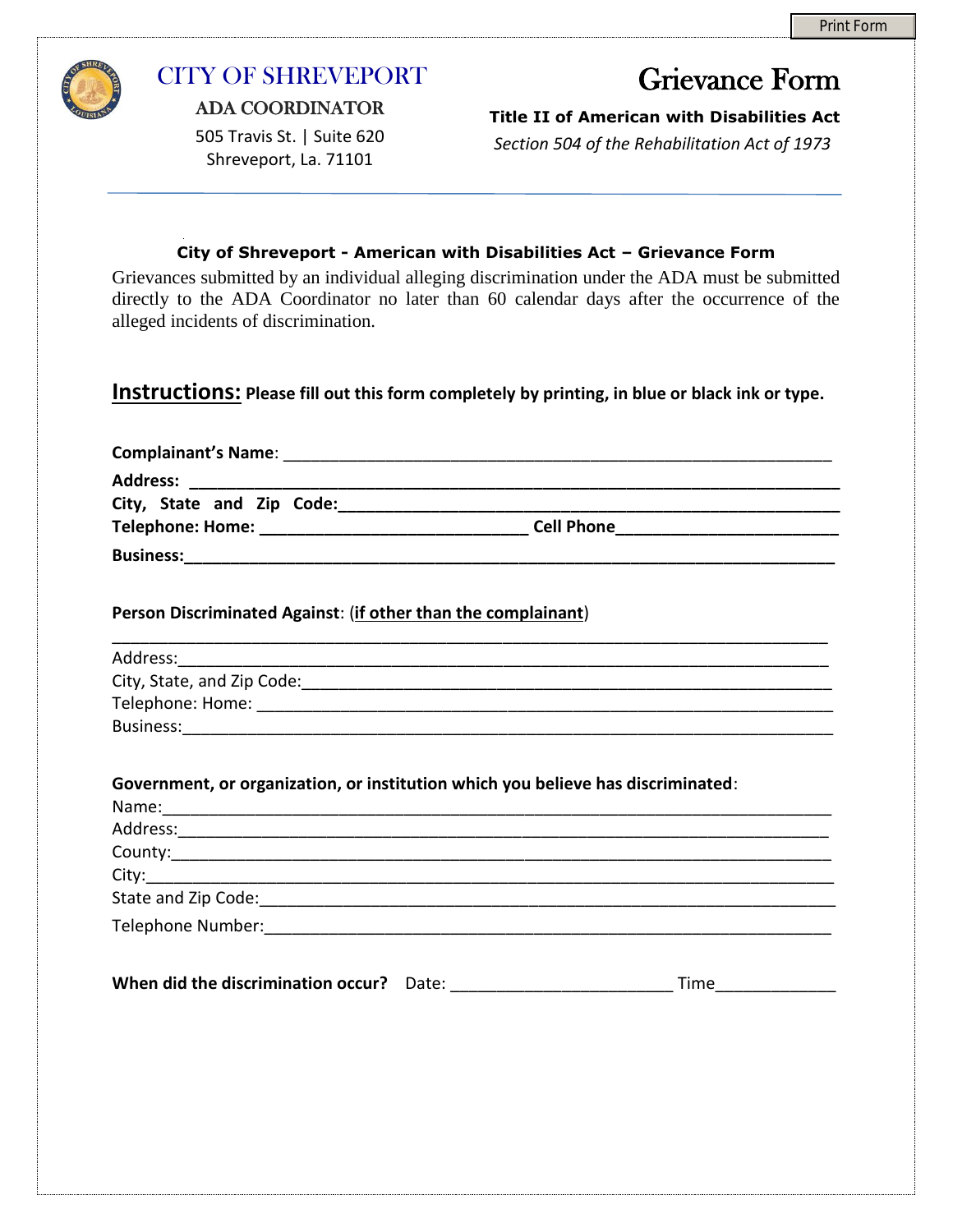Describe the acts of discrimination providing the name(s) where possible of the individuals who discriminated? (Use space on page 3 if necessary):

| Yes________ No________ |                                                                                                                                                      |
|------------------------|------------------------------------------------------------------------------------------------------------------------------------------------------|
|                        | If yes: what is the status of the grievance?                                                                                                         |
|                        |                                                                                                                                                      |
|                        | Has the complaint been filed with another bureau of the Department of Justice or any other<br>Federal, State, or local civil rights agency or court? |
| Yes No                 |                                                                                                                                                      |
| (If yes):              |                                                                                                                                                      |
|                        |                                                                                                                                                      |
|                        |                                                                                                                                                      |
| Address:               |                                                                                                                                                      |
|                        | City, State, and Zip Code: 2000 COMERCIAL CONSERVATION CONTROL CONTROL CONTROL CONTROL CONTROL CONTROL CONTROL                                       |
|                        |                                                                                                                                                      |
|                        |                                                                                                                                                      |
|                        | Do you intend to file with another agency or court?                                                                                                  |
|                        | Yes No                                                                                                                                               |
|                        |                                                                                                                                                      |
|                        |                                                                                                                                                      |
|                        |                                                                                                                                                      |
|                        |                                                                                                                                                      |

 $2 | P \text{ a } g \text{ e}$ 

Last updated: Jan/2019